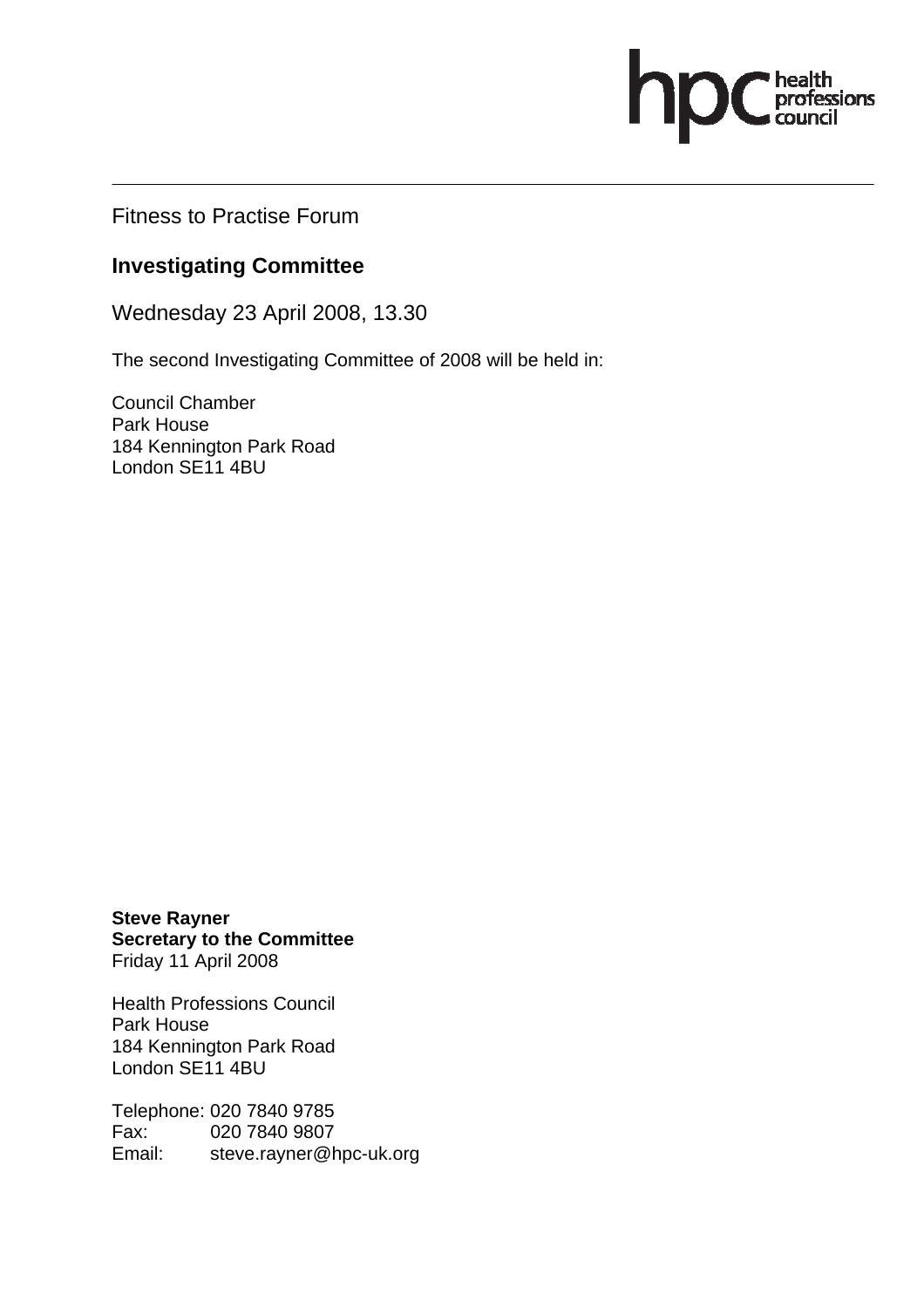## **Agenda part one (open to members of the public)**

| 1.                   | <b>Apologies for absence</b>                                                                      | verbal                               |  |  |  |  |  |
|----------------------|---------------------------------------------------------------------------------------------------|--------------------------------------|--|--|--|--|--|
| 2.                   | Approval of agenda                                                                                | verbal                               |  |  |  |  |  |
| 3.                   | Signing of agreed 12 February 2008 committee minutes<br>Steve Rayner, Secretary to the Committee  | enclosure 1<br>paper IC07/08         |  |  |  |  |  |
| 4.                   | Matters arising from committee of 12 February 2008<br>Steve Rayner, Secretary to the Committee    | enclosure 2<br>paper IC08/08         |  |  |  |  |  |
| 5.                   | <b>Chairman's report</b>                                                                          | verbal                               |  |  |  |  |  |
|                      | <b>Items for approval</b>                                                                         |                                      |  |  |  |  |  |
| 6.                   | <b>External review of complaints literature</b><br>Kelly Johnson, Director of Fitness to Practise | see enclosure 4<br>FtP forum agenda  |  |  |  |  |  |
| 7.                   | Fitness to practise annual report 2007-2008<br>Kelly Johnson, Director of Fitness to Practise     | see enclosure 5<br>FtP forum agenda  |  |  |  |  |  |
| 8.                   | Equality and diversity scheme demographic data reports<br>Eve Seall, Head of Case Management      | see enclosure 6<br>FtP forum agenda  |  |  |  |  |  |
| 10.                  | Case to answer practice note<br>Eve Seall, Head of Case Management                                | see enclosure7<br>FtP forum agenda   |  |  |  |  |  |
| 11.                  | <b>Equal treatment practice note</b><br>Kelly Johnson, Director of Fitness to Practise            | see enclosure 8<br>FtP forum agenda  |  |  |  |  |  |
| 12.                  | <b>Internet Social networking cases</b><br><b>Russell Brown</b>                                   | see enclosure 9<br>FtP forum agenda  |  |  |  |  |  |
| <b>Items to note</b> |                                                                                                   |                                      |  |  |  |  |  |
| 13.                  | <b>New publications</b><br>Kelly Johnson, Director of Fitness to Practise                         | see enclosure 12<br>FtP forum agenda |  |  |  |  |  |
| 14.                  | <b>Health and character review</b><br>Eve Seall, Head of Case Management                          | see enclosure 13<br>FtP forum agenda |  |  |  |  |  |
| 15.                  | <b>PKF accountants audit report</b><br>Kelly Johnson, Director of Fitness to Practise             | see enclosure 13<br>FtP forum agenda |  |  |  |  |  |
| 16.                  | <b>FtP 2008-2009 forecast</b><br>Kelly Johnson, Director of Fitness to Practise<br>2              | see enclosure 15<br>FtP forum agenda |  |  |  |  |  |
| Date                 | Dept/Cmte<br>Doc Type<br>Ver.<br>Title<br><b>Status</b>                                           | Int. Aud.                            |  |  |  |  |  |

2008-04-03 a SEC AGD FTP Forum Agenda 23 April 2008 Draft

DD: None

Public RD: None